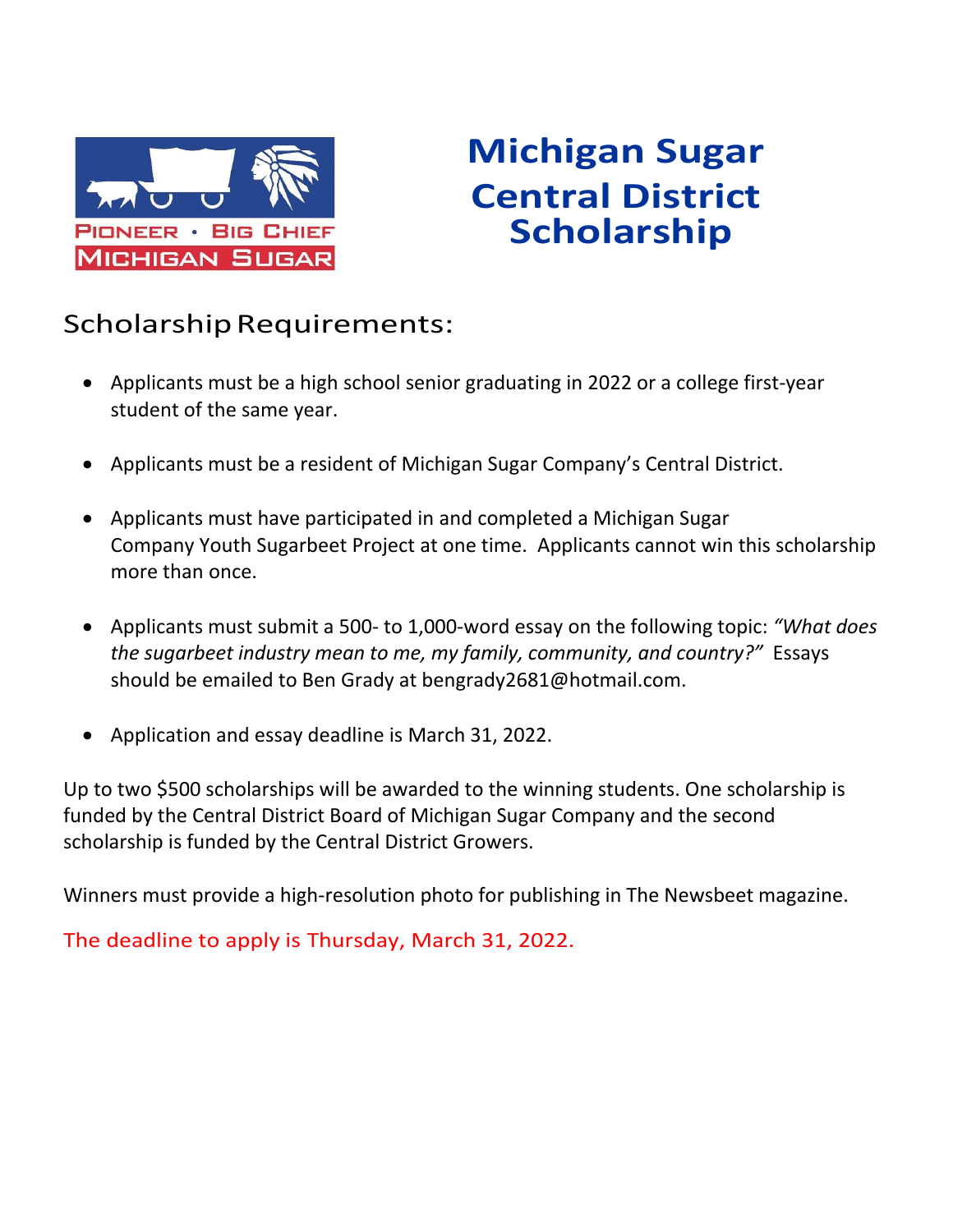

## Michigan Sugar Central District Scholarship

Official Application for 2022

|                                                                                         | Birthdate: __________________ |
|-----------------------------------------------------------------------------------------|-------------------------------|
|                                                                                         |                               |
|                                                                                         |                               |
|                                                                                         |                               |
|                                                                                         |                               |
|                                                                                         |                               |
|                                                                                         |                               |
|                                                                                         |                               |
|                                                                                         |                               |
|                                                                                         |                               |
|                                                                                         |                               |
|                                                                                         |                               |
| Do you have any siblings? How many of each? Brothers: ____________ Sisters: ___________ |                               |
| How many of your siblings attend college now? ___________                               |                               |
|                                                                                         |                               |
|                                                                                         |                               |